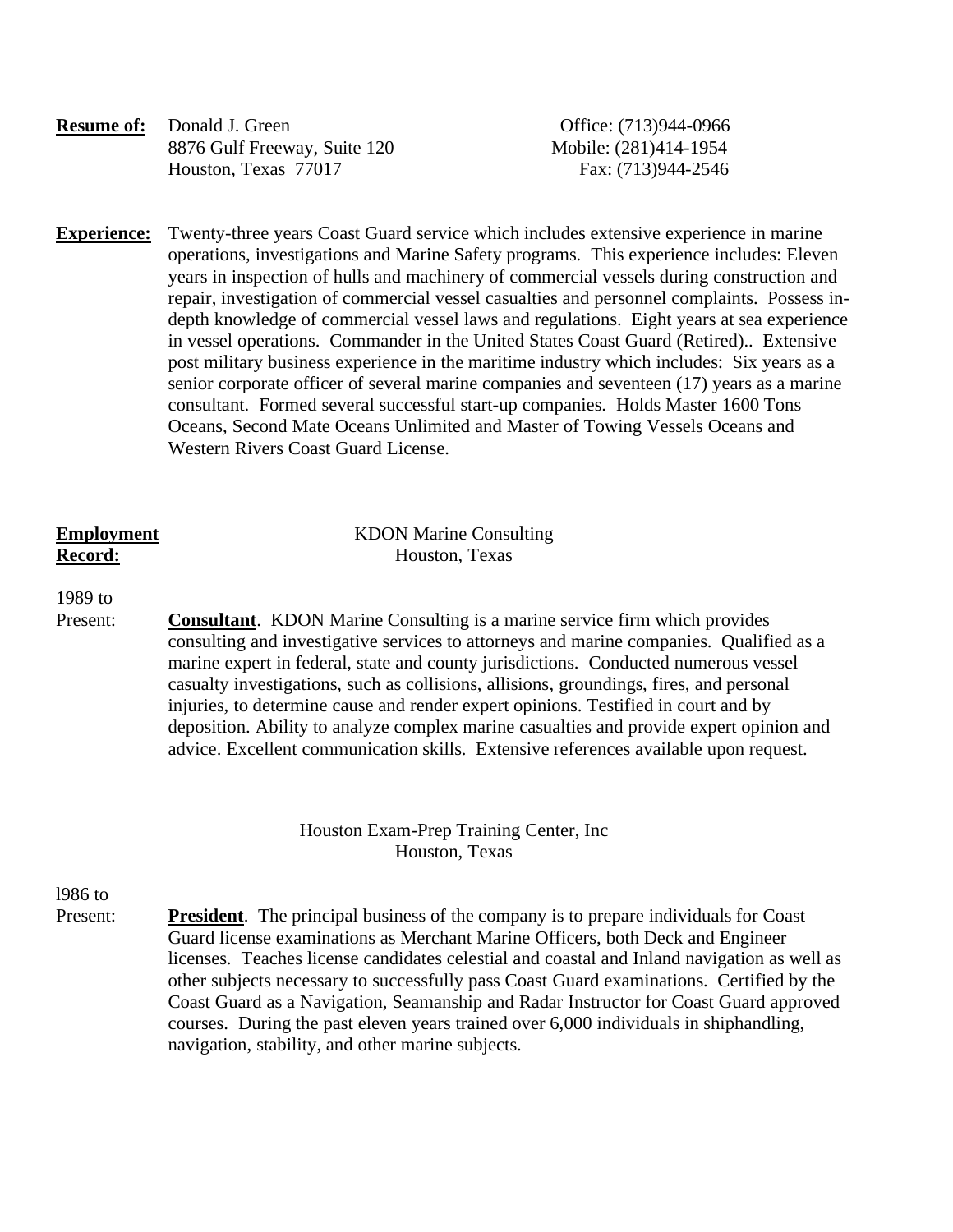## State Boat Corporation Houston, Texas

l982 to l986 **Executive Vice President**. State Boat Corporation, an international marine operator of large offshore service vessels, operated 36 vessels worldwide. As Executive Vice President was responsible for the management of three active subsidiaries including planning, financing, contract negotiations, and corporate development. Managed the construction of six vessels worth \$20 million. Routinely conducted underway inspections of vessels owned and operated by the company. Responsible for vessel operations in the United States, Mexico, Egypt, Singapore, and Malaysia.

**Military**

**Service:** Marine Safety Division Eighth Coast Guard District New Orleans, Louisiana

- 1979 to 1982 **Offshore Operations Liaison Officer**. Rank: Commander. Conducted in-depth research of marine transportation industry problems. Liaison between Coast Guard and private industries such as supply boat companies, drilling contractors, shipyards, oil companies and supply vendors. Consulted with individual companies on effective management techniques to comply with federal regulations. Maintained expertise of industry technology and equipment. Promoted and assisted public and private marine education programs throughout the Gulf Coast area. Arranged and managed industry training for Coast Guard inspector trainees. Extensive public speaking and lecturing on Coast Guard activities to public and private groups.
- l978 to l979 **Assistant Program Manager of Merchant Vessel Inspection**. Rank: Lieutenant Commander. Developed and implemented vessel inspection policies and guidelines for six major Coast Guard field offices in the Gulf Coast area. Member of key management team responsible for formulating formal planning proposals in response to congressional mandated for inspection of Outer Continental Shelf Activities. Established and managed a four week upper level training course for offshore Marine Inspectors in drilling and petroleum production operations. Conducted planning, budgeting and management supervision of commercial vessel inspection at the district staff level; managed an annual training budget of \$100,000.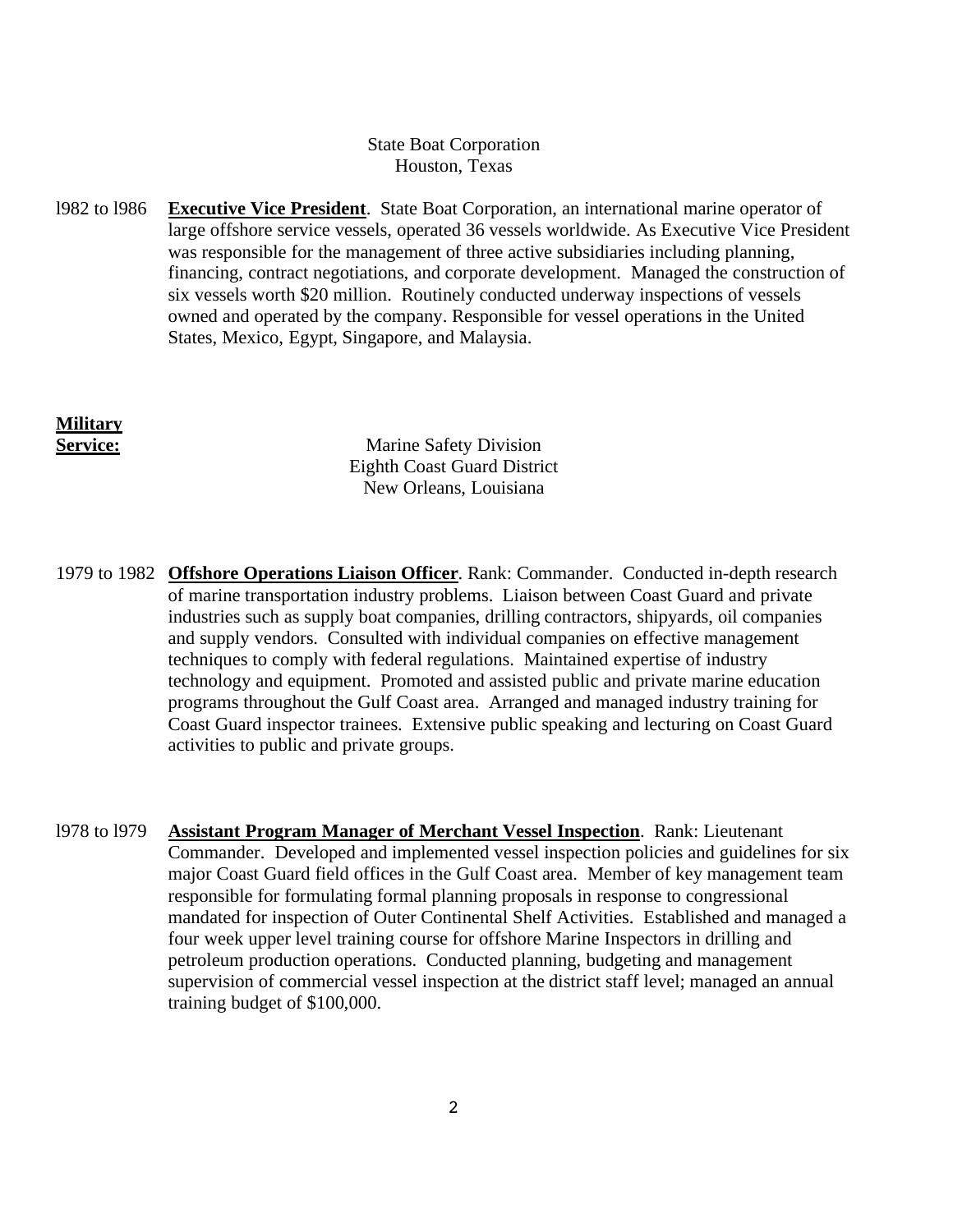Coast Guard Marine Safety Office Cincinnati, Ohio

1975 to l978 **Executive Officer**. Rank: Lieutenant Commander. Directed and supervised a staff of 13 military and civilian personnel. Managed the day to day activities of the office such as inspection and damage surveys of commercial vessels, marine casualty investigations, licensing of marine personnel, marine terminal inspections and responses to pollution incidents. Awarded the Coast Guard Commendation Medal for Meritorious Achievement.

#### American Waterways Operators Washington, D.C.

l974 As a Lieutenant Commander was assigned to the American Waterways Operators, a towing industry association, for industry training. Training included executive level management of marine department operations, maintenance and repair, and marine personnel. Served aboard numerous towing vessels as observer on the Ohio and Mississippi Rivers as well as the Gulf Intracoastal Waterway. Participated in all vessel operations while on assignment. Conducted in-depth study of commercial towing vessel operations.

> Coast Guard Marine Inspection Office New Orleans, Louisiana

l969 to l974 **Marine Inspector**. Rank: Lieutenant. Resident Coast Guard inspector at various shipyards in the New Orleans area. Conducted inspections of new vessel construction, damage and repair surveys of all classes of commercial vessels. Assigned as investigator of marine casualties, water pollution, merchant marine personnel, and marine law enforcement cases. Prosecuted licensed merchant marine personnel involved in misconduct and negligence cases. Served as license examiner of all classes of deck officers seeking professional Coast Guard credentials.